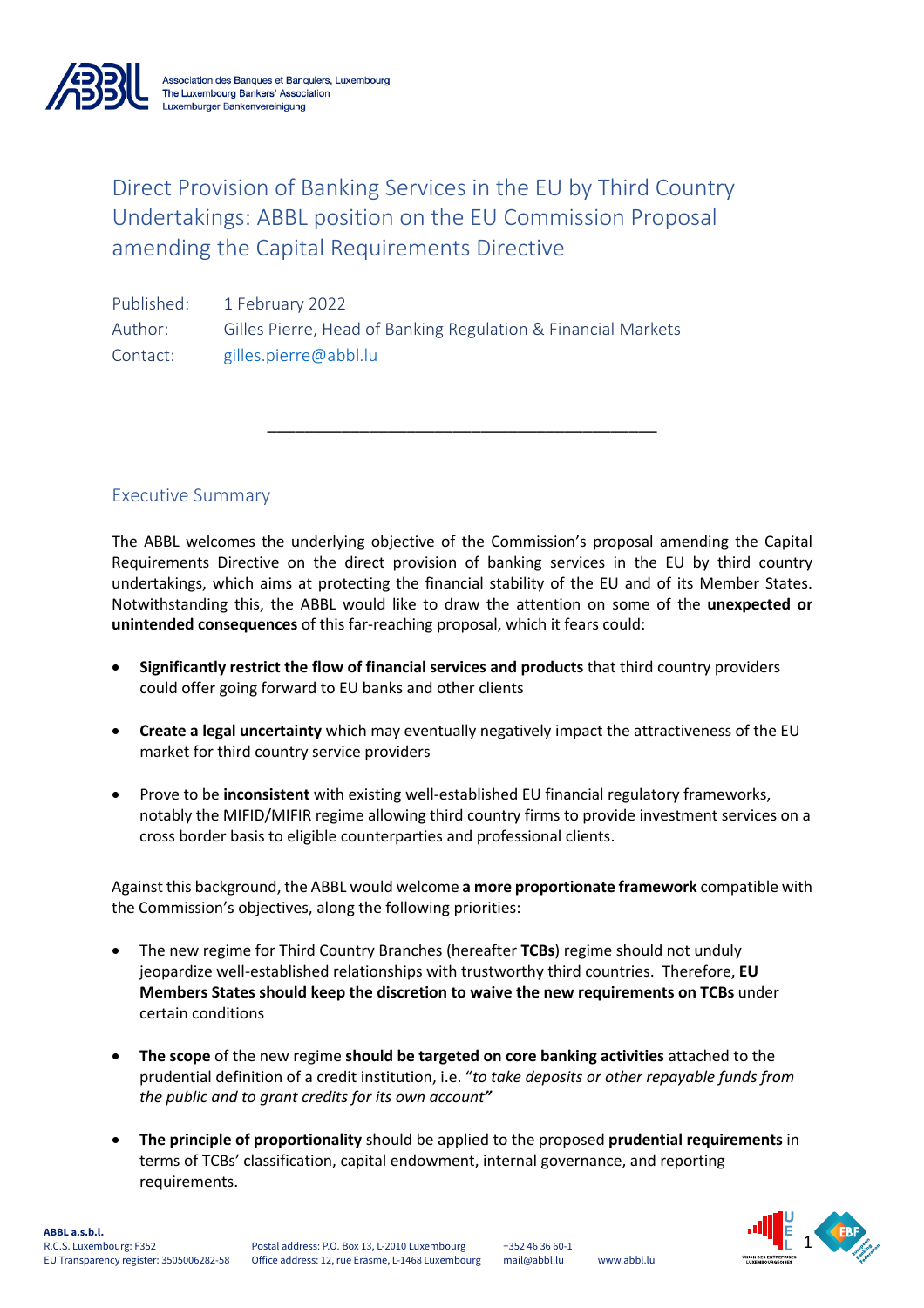

- **The assessment procedure of TCBs' systemic importance,** leading to potential corrective measures (i.e. subsidiarisation, restructuring or additional Pillar 2 requirements) **should be streamlined, i.e.:**
	- o The process for taking corrective measures should be **gradual,** meaning that subsidiarisation would be the **last resort measure** where imposing additional Pillar 2 requirements or restructuring have not been sufficient
	- o In line with **the logic of the TCB model**, the activities of which are limited to the EU host Member State where they operate, the allocation of supervisory responsibilities should **privilege National Competent Authorities (hereafter NCAs). In this respect** the EBA should stick to its primary function of standard-setter and not substitute itself to NCAs
	- $\circ$  The positive assessment of systemic importance should be a mere condition enabling NCAs to take corrective measures, if needed, **without establishing any automaticity.**

# Detailed Comments

# **1. Article 21c would cause uncertainty and regulatory inconsistency**

Article 21c proposes that non-EU undertakings must establish an EU branch to provide certain services into the EU, except where they are provided on a "reverse solicitation" basis. The scope of this article, which is defined by cross-reference to Articles 47.1 and 47.2, applies widely to all firms providing any of the activities listed in CRD Annex I<sup>1</sup>. Therefore, Article 21c would dramatically **restrict the flow of credit and other financial services into the EU from firms operating on a crossborder basis** without an EU branch and would oblige at the same time non-bank service providers and presumably also most banks to exit the EU market and unwind contractual arrangements, which may potentially be impossible*.* Hence, the following types of wholesale banking business would in particular be impacted: credit/lending and trade finance activities, correspondent banking business, custody and sub-custody relationships and guarantees and commitments related activities.

Article 21c would also have **an impact on a variety of activities undertaken by non-banks** (such as corporates, funds, or insurance companies), including for instance at the level of lending, financial leasing activities and/or guarantees to EU persons. In this context, non-bank service providers often do not hold a license in their home state, meaning that they would in any case not be able to obtain a license under Article 21c (as this is one of the conditions to licensing).

Even if a third country firm were to meet the conditions to licensing, **the costs of licensing a branch are not likely to be justified by business volumes, in particular in smaller EU Member States.** (In light also of the proposed restriction to provide services outside of the Branch Member State).

 $1$  In particular, the following activities, carried on by an undertaking established in a third country on a cross border basis, would trigger a licensing requirement:

any Annex I to CRD activity for credit institutions

any Annex I to CRD activity and dealing on own account and underwriting financial instruments for large investment firms

lending for non-banks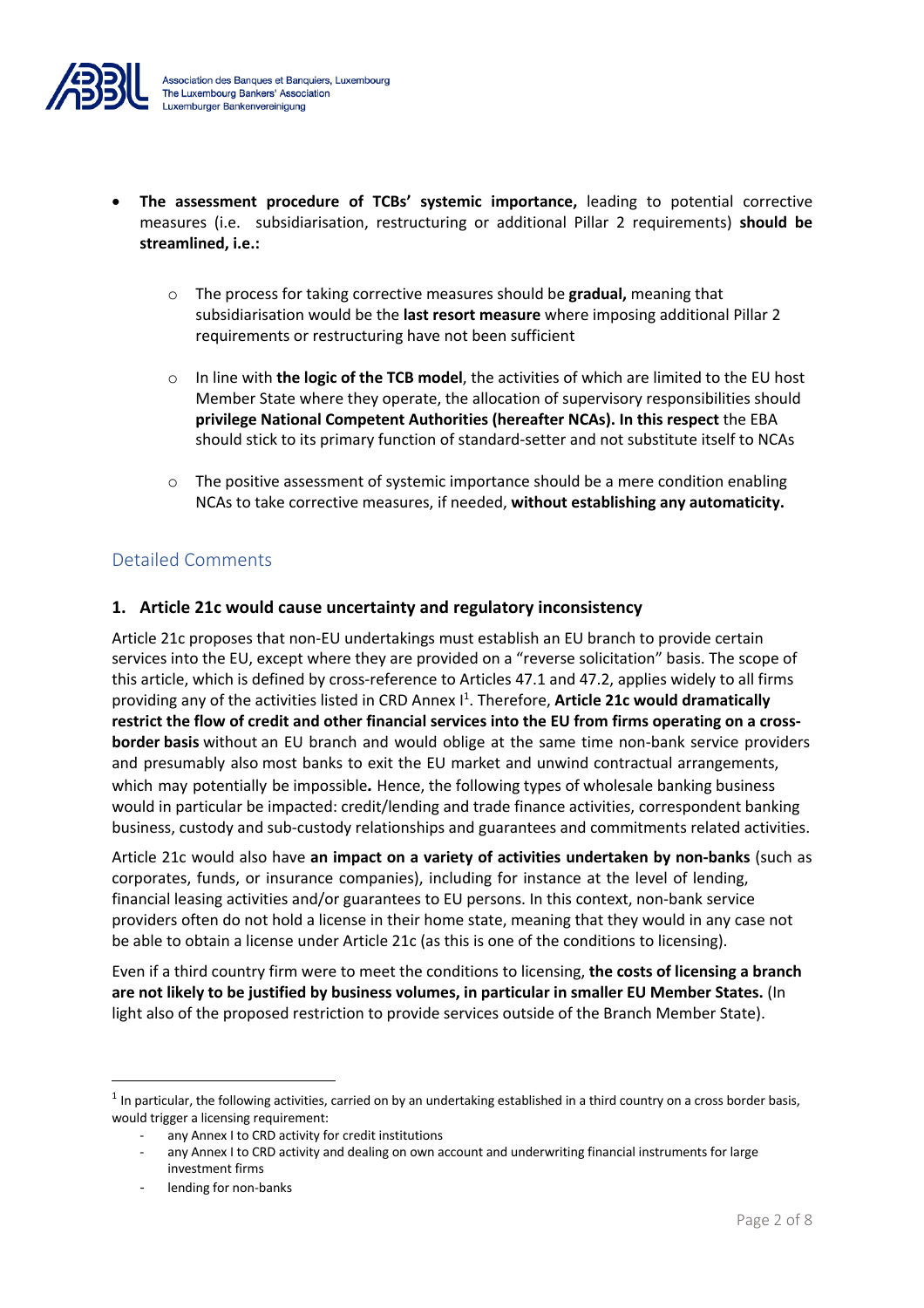

More generally, the requirements to license a branch in each of the EU Member States in which the third country firm is active will prove to be a way too costly and time-consuming exercise with no specific added-value for a number of non-EU financial service providers, **which may then be led to simply cease servicing at least smaller EU jurisdictions, if not the entire EU market** (if their projected business volume does not justify the costs of their establishment).

Moreover, we note that Article 21c, read together with Article 47.2, would, in addition to the manifest ambiguity concerning the activities falling into the proposed regulatory perimeter, **conflict with the MIFIR/MIFID II provisions** allowing third country firms to provide investment services on a cross border basis to eligible counterparties and professional clients. Indeed, MIFIR (Articles 46 to 49) sets out two regimes:

- **The EU regime**, where the EU Commission has assessed the third country's legal and supervisory arrangements as equivalent to the EU ones. This regime allows a third country firm, once registered, to provide services in all EU Member States with a "one-stop shop" approach (without further licensing formalities and afterwards ongoing obligations in each of the 27 EU Member States) at least to certain categories of clients
- **The national regimes**, in the absence of an equivalence decision taken by the EU Commission

We believe that **the MIFIR/MIIFD II rules constitute a robust and predictable framework** which proved to be reliable and yet flexible enough to achieve the underlying objective of the EU Commission while not generating any of the above prejudicial consequences. This is the reason why such regime should not be overruled by the proposed Article 21c. As Annex I of CRD also covers a number of investment services, the proposal under scrutiny will entail that the same service may be differently treated from a regulatory perspective depending on the license status of a third country firm. This adds to an unnecessary additional complexity which will also create a lot of confusion and regulatory uncertainty at the level of EU financial service recipients.

With regard to **reverse solicitation**, practical experience demonstrates that it **is not a stable basis for operating cross-border business,** not least as it is almost impossible to evidence conclusively. It is complex for a third country firm to ascertain, and document, for each service the situation of reverse solicitation, thereby creating a material legal insecurity. It is equally difficult for such firms to delineate the boundaries of the prohibition to market new categories of investment products or investment services in light of the varying interpretation of the ESMA's position on reverse solicitation.

Finally, it is worth bearing in mind that, despite their far-reaching consequences for market participants, the provisions of Article 21c **have not been subject to any public consultation or any impact assessment, which could at least have led to the above-mentioned issues being discussed in further detail**.

For all these reasons and for the sake of clarity, **the ABBL recommends the deletion of the proposed Article 21c**. **Similarly, Article 47.2 should also be deleted (see point 2.3 of this paper).** 

If nevertheless the Commission feels that the underlying objective cannot be achieved without a new prudential and supervisory regime for Third County Branches, then **at least this regime should be largely, if not completely aligned with the current regime under MIFIR/MiFID II** (see point 2.1 of this paper).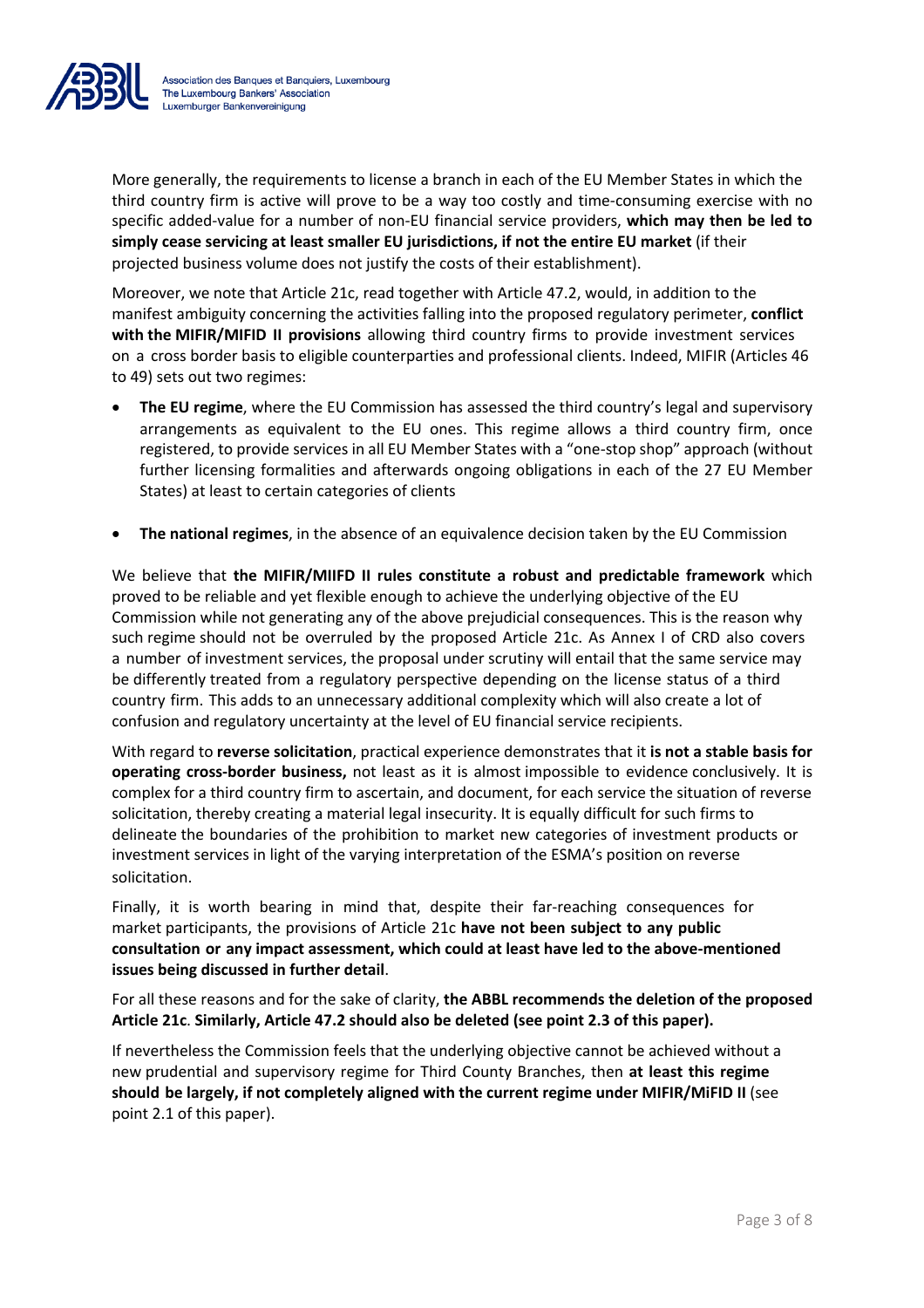

# **2. The scope of the new regime for Third Country Branches should be reviewed**

#### *2.1 In-scope activities should be limited to core banking services*

Articles 47.1 and 48c of the proposal set out the scope of the new authorisation and regulatory requirements applicable to Third Country Branches (hereafter **TCBs**). Specifically, Article 47.1(a) states that the requirements would apply to any of the 15 activities listed in Annex I of the CRD. These activities, which are heterogeneous in terms of nature, risk and regulatory framework, can be classified into two categories:

- **Core banking activities** attached to the CRD/CRR definition of a credit institution, i.e. "to take deposits or other repayable funds from the public and to grant credits for its own account"
- **Other services**, such as portfolio management and advice (regulated by MIFID II), payment services (regulated by the Payment Services Directive), issuing electronic money (regulated by the Electronic Money Directive) or money broking (no EU regulation).

Keeping in mind the Commission's primary objective to ensure financial stability through relevant prudential regulation, we believe that the new requirements for TCBs **should be targeted on core banking activities, i.e.:**

- Taking deposits: activity 1 of Annex I
- Lending: activity 2 of Annex I
- Leasing: activity 3 of Annex I
- Guarantees and commitments: activity 6 of Annex I

Furthermore, the new TCBs regime should not unduly jeopardize well-established relationships with trustworthy third countries. Therefore, we believe that Members States should keep the discretion to waive the new requirements on TCBs where the following conditions are cumulatively met:

- The prudential and supervisory framework of the third country is deemed equivalent to the EU framework
- The activities of the third country bank are carried out exclusively with professional clients present in the EU Member State; (in order to create some alignment with the current MIFIR/MIFID II regime)
- The third country bank must report relevant activities to the National Competent Authority of the EU Member State.

### *2.2 TCBs belonging to an EU banking group should be either out of scope of, or exempted under the new regime*

We believe that TCBs belonging to a European banking group (within the meaning of CRD V) that is ultimately consolidated and supervised in the EU, **should be either out of scope of, or exempted,** under the new regime. These entities are indeed not primarily targeted by the new regime and the proposed exclusion would be neutral from the supervisory and prudential perspectives.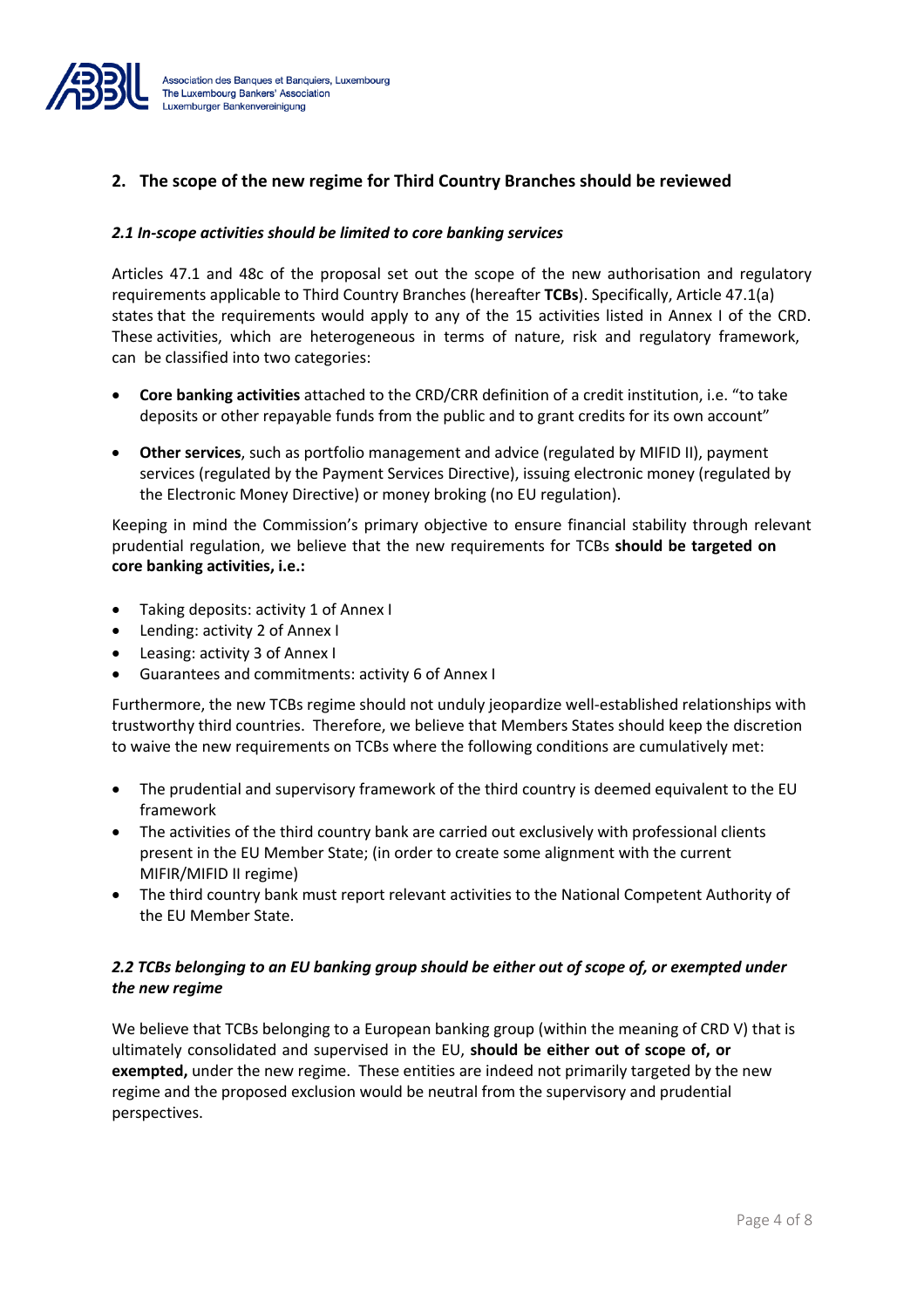

### *2.3 The derogatory regime foreseen in Article 47.2 is inconsistent with existing EU regulations*

Article 47.2 introduces an exemption to the new TCB regime for third country firms that are neither banks nor large investment firms, providing activities 4, 5 and 7 to 15 of Annex I. As mentioned in point 1 of this paper, these firms would then become subject to the MIFID II rules on authorisation. However, there is no reason to subject payment services (activity 4 of Annex I), issuing and administering other means of payment (activity 5 of Annex I), credit reference services (activity 13 of Annex I), Issuing electronic money (activity 15 of Annex I) to the authorisation rules under MiFiR/MIFID II. **This is inconsistent as MIFIR/MiFID II have a clear scope delimited to only investment services/financial instruments.**

In addition to the **ambiguous articulation of Articles 21c and 47**, it is not clear at all how these new CRD provisions would interact with other areas of EU financial services legislation or potentially override the equivalenc regime under MiFIR.

### *2.4 Existing relationships should be out of scope*

In order to mitigate the risk of market disruption or contractual restrictions, relationships originated before the entry into force of this new regime, should be out of scope of the new licensing regime. Moreover, there should be **a longer transition period for already existing TCBs** as these would have to be re-authorised under the new proposal.

# **3. Prudential requirements for TCBs should be subject to proportionality**

### *3.1 The principle of proportionality should apply to TCBs*

Compliance with prudential requirements is likely to be onerous for third country firms in terms of costs and resources. In case they have limited business volumes in certain EU Member States (for instance in the smaller ones), third country firms are likely to simply cease their activities in such markets. Therefore, **a proportionality approach** should be applied not only in terms of capital endowment requirements but also in terms of internal governance and reporting requirements, depending in particular upon the respective business volume in the relevant EU Member States or the numbers of EU branches held by the same third country firm (in this latter case, with a possibility, among others, **to mutualise certain functions or processes** between several branches considering that these are subject to harmonised licensing requirements).

### *3.2 Criteria for classifying TCBs as Class 1 lack proportionality*

### • **Size criterion**

The threshold of EUR 5 billion total assets seems disproportionately low in comparison to the exsiting framework applicable to "Small and non-complex credit institutions", and needs to be raised in order to avoid any undue overburdening of TCBs.

### • **Retail deposits criterion**

According to the proposal (Article 48a), a TCB taking deposits from retail customers is automatically categorised as a Class 1 TCB. We believe that this criteria should be reviewed to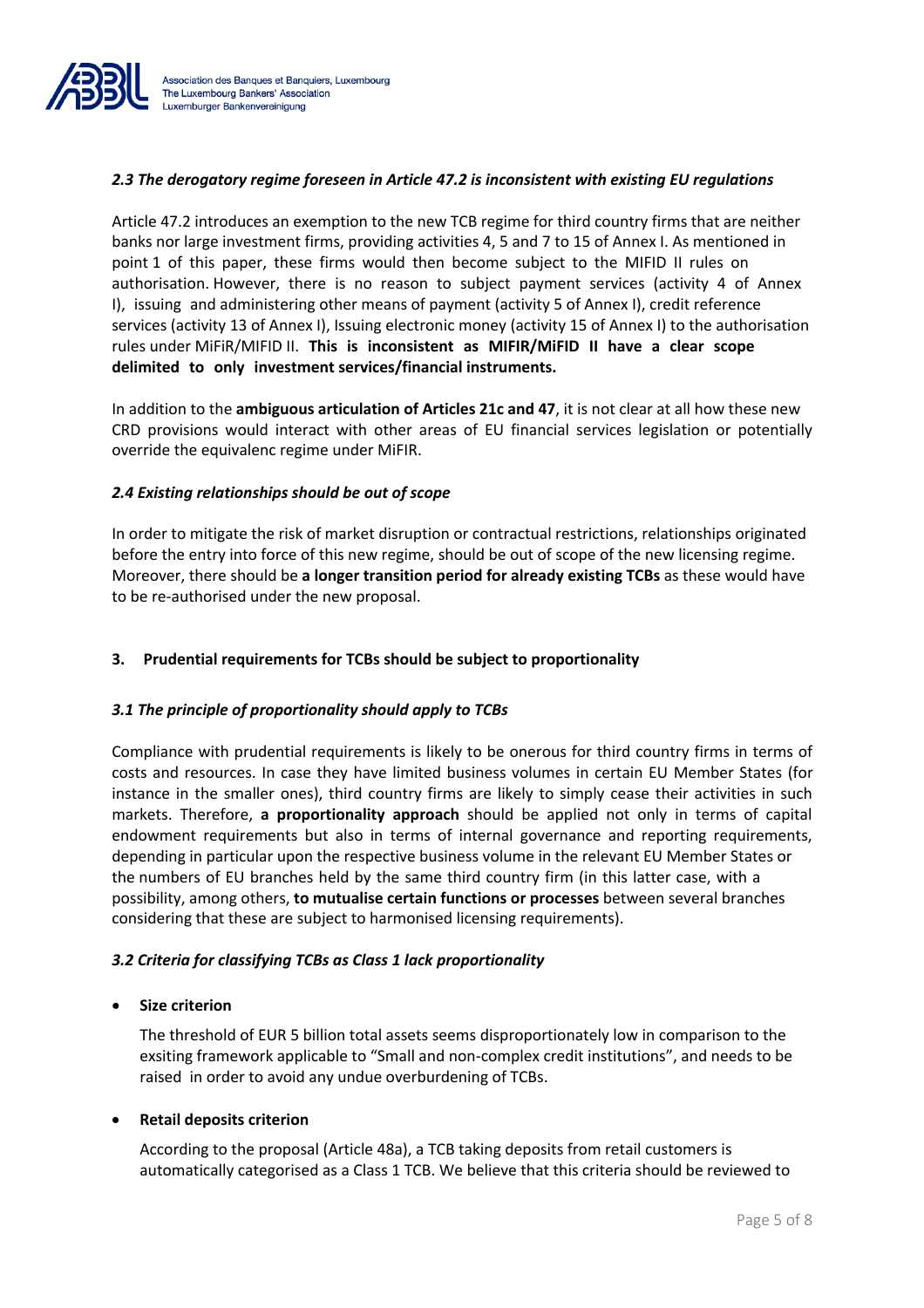

better take into account the actual volume of retail deposits. In other words, **a materiality threshold** should be introduced in order to ensure that the framework applicable to TCBs remains sufficiently risk-based.

#### *3.3 Liquidity requirements for Class 1 TCBs should be consistent with the CRR*

According to Article 48f of the proposal, liquid assets held by TCBs must be deposited in an escrow account pledged in favor of the resolution authority. However, the pledge requirement does not seem compatible with the ultimate objective of liquidity requirements, i.e. to cover and anticipate potential outflows. In the same vein, the pledge would lead to the relevant assets as being considered to be "encumbered" and does prevent their eligibility for the purpose of meeting the Liquidity Coverage Ratio. These provisions **are not coherent** and need to be amended.

### **4. The assessment procedure of TCBs systemic importance should be streamlined (Articles 48j / 48k CRD)**

#### *4.1 Background*

The proposal introduces a **dual procedure**, where National Competent Authorities (hereafter **NCAs**) are empowered to assess the need to impose TCBs subsidiarisation or other corrective measures, i.e. restructuring or additional pillar II prudential requirements:

- **The first procedure** empowers NCAs to require subsidiarisation where a TCB **(Articles 48j.1 CRD**):
	- o Engages in "interconnected activities" with other EU branches or related EU institutions or
	- o Engages in business with counterparts in other EU Member States in contravention of EU rules or
	- $\circ$  Is deemed systemic and poses significant risks to the financial stability of the EU Member State or of the EU.
- **The second procedure** consists of a periodic assessment of TCBs' systemic importance **(Articles 48k CRD)** triggered when the aggregate assets of EU branches are > EUR 30 billion, potentially leading to subsidiarisation or corrective measures.

#### *4.2 The proposed mechanism is overly complex and disproportionate*

**Firstly,** we note that **the articulation** between both assessment procedures is unclear and creates regulatory uncertainty.

**Secondly,** we observe that some assessment critieria triggering corrective measures are not proportionate:

• The **criterion of "interconnected activities"** set out in Article 48j.1(a) would target any TCB that is interconnected with other branches or subsidiaries within the third country banking group. The criterion of interconnectedness does not per se pose any particular risks and third-country groups which operate via multiple branches or via a branch and a subsidiary should only be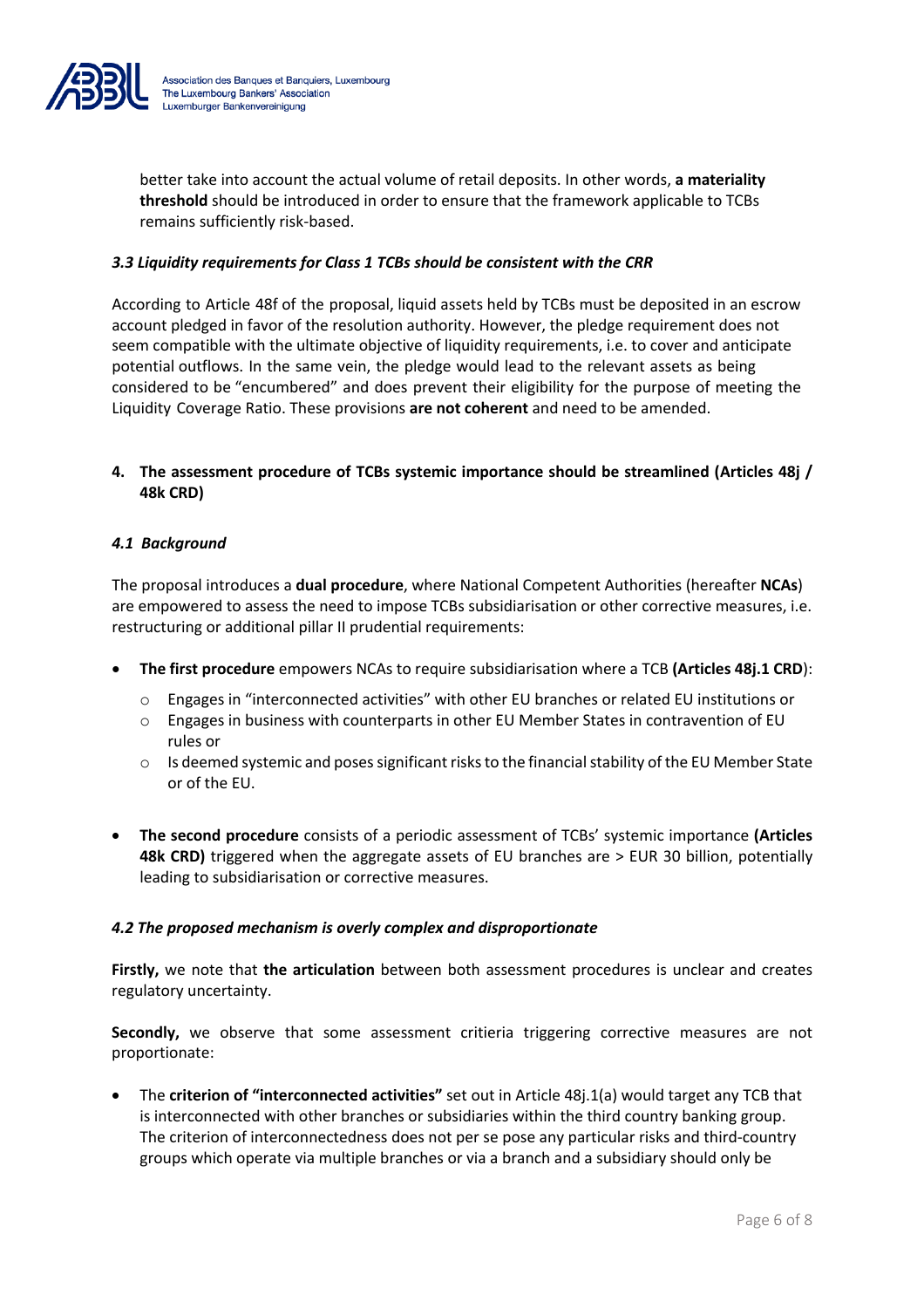

subject to structural measures if authorities detect significant risks related to their business models

- The threshold of EUR 30 billion triggering the assessment of systemic importance should **be aligned to the EUR 40 billion threshold** applied in the context of the existing IPU requirement, which already takes into account situations where cumulated branch assets reach a significant volume
- It is inappropriate to provide for an EBA RTS for specifying systemic risk indicators. Given the important consequences that these might trigger, it is essential that the latter are set out in a level 1 text.

**Thirdly,** we strongly believe that the allocation of supervisory responsibilities should **privilege NCAs:**

- This follows **the logic of the TCB model**, the activities of which are limited to the EU host Member State where they operate. Consequently, while cooperation between NCAs is welcome, any final decision on corrective measures should remain a national decision
- In the context of the **periodic assessment of systemic importance,** designating the leading NCA by aggregating TCBs' assets (as if the latter were subsidiaries) is not appropriate. This would shift essential decision-making powers away from NCAs to a **"hypothetical consolidating supervisor"**. Such a mechanism is not warranted as it would not be in line with the current competences of the SSM, which does not include a mandate regarding the supervision of branches
- Finally, **we do not welcome** the **appointment of the EBA as a potential lead Competent Authority**. Even if it shall only serveas a last resort option, this possibility should be excluded and the EBA should stick to its primary function of standard-setter and not substitute itself to NCAs. In any case, the introduction of clear-cut criteria should avoid any scenarios where the competent supervisor can't be determined.

# *4.3 Proposal for a streamlined procedure assessing TCBs systemic importance*

For the sake of clarity, the two procedures proposed by the Commission should **be merged into a single procedure abiding to the following guiding principles:**

- **NCAs** or where applicable, the consolidated supervisor designated according to Article 111 of the CRD, should conduct the assessment procedure of systemic importance. To do so, they should collaborate and exchange information
- Triggering the assessment procedure should be decided based on **a range of indicative factors** specified in the Level 1 text, e.g. the size of the TCB on a solo basis
- The process for taking corrective measures should be **gradual,** i.e. subsidiarisation would be the **last resort measure** where imposing additional Pillar 2 requirements or restructuring have not been sufficient